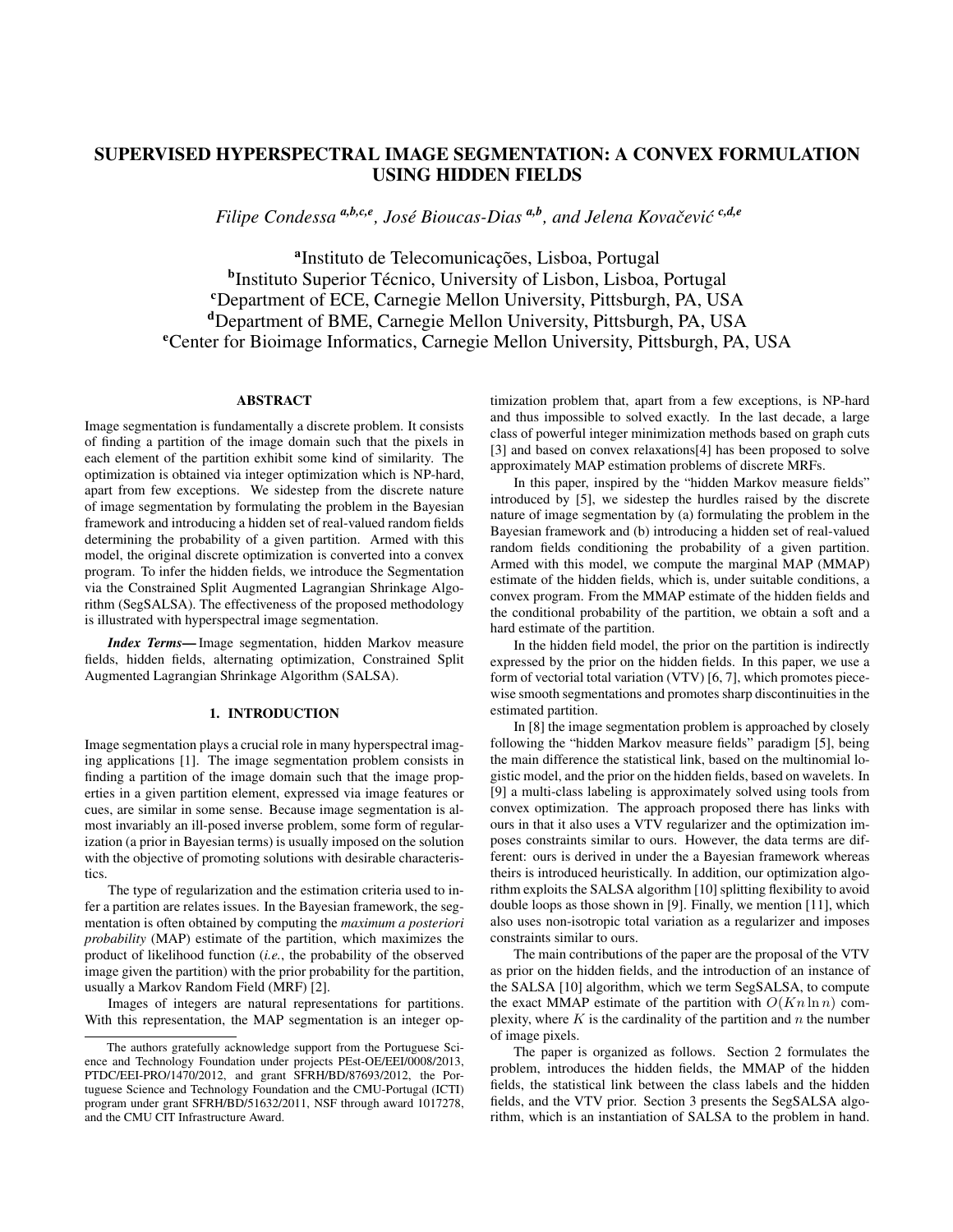Section 4 presents a number of experimental results with hyperspectral images. Finally, Section 5 presents as few concluding remarks and pointers to future work.

# 2. PROBLEM FORMULATION

To formulate the segmentation problem in mathematical terms, we start by introducing notation. Let  $S = \{1, \dots, n\}$  denote a set of integers indexing the *n* pixels of an image and  $\mathbf{x} \equiv [\mathbf{x}_1, \cdots, \mathbf{x}_n] \in$  $\mathbb{R}^{d \times n}$  a  $d \times n$  matrix holding the *d*-dimensional image feature vectors. Given x, the goal of image segmentation is to find a partition  $P \equiv \{R_1, \ldots, R_K\}$  of S such that the feature vectors with indices in a given set  $R_i$ , for  $i = 1, ..., K$ , be *similar* in some sense<sup>1</sup>. Associated with a partition  $P$ , we introduce the image of class labels, also termed segmentation,  $y \equiv (y_1, \dots, y_n) \in \mathcal{L}^n$ , where  $\mathcal{L} \equiv \{1, \ldots, K\}$ , such that  $y_i = k$  if and only if  $i \in R_k$ . We remark that there is a one-to-one correspondence between partitions and segmentations.

# 2.1. Maximum *a posteriori* probability segmentation

We adopt a Bayesian perspective to the segmentation problem. The MAP segmentation is given by

$$
\widehat{\mathbf{y}}_{MAP} = \arg\max_{\mathbf{y} \in \mathcal{L}^n} p(\mathbf{y}|\mathbf{x}) = \arg\max_{\mathbf{y} \in \mathcal{L}^n} p(\mathbf{x}|\mathbf{y})p(\mathbf{y}), \qquad (1)
$$

where  $p(y|x)$  is the posterior probability<sup>2</sup> of y given x,  $p(x|y)$  is the observation model, and  $p(y)$  is the prior probability for the labeling y. Under assumption of *conditional independence*, we have

$$
p(\mathbf{x}|\mathbf{y}) = \prod_{i=1}^{n} p(\mathbf{x}_i|y_i) = \prod_{k=1}^{K} \prod_{i \in R_k} p_k(\mathbf{x}_i),
$$
 (2)

where  $p_k(\mathbf{x}_i) = p(\mathbf{x}_i | y_i = k)$ . We assume that the class densities  $p_k$ , for  $k \in \mathcal{L}$  are known or learned from a training set in a supervised fashion.

Various forms of Markov random fields (MRFs) have been widely used as prior probability for the class labels y. A paradigmatic example is the multilevel logistic/Potts model (MLL) [2]. These models promote piecewise smooth segmentations, *i.e.*, segmentations in which it is more likely to have neighboring labels of the same class than the other way around.

The maximization in (1) is an integer optimization problem, impossible to solve exactly for more than two classes. Various algorithms to approximate  $\hat{y}_{MAP}$  have been introduced in the last decade of which we highlight the graph cuts based  $\alpha$ -expansion [3], the sequential tree-reweighted message passing (TRW-S) [12], the maxproduct loopy belief propagation (LBP) [13], and convex relaxations [14].

# 2.2. Hidden fields

The MAP formulation regarding the class labels y raises a series of difficulties regarding (a) the high computational complexity involved in computing the solution of the integer optimization problem (1), (b) the selection of prior  $p(y)$  and (c) the learning of unknown parameters  $\theta$  parameterizing the model  $p(\mathbf{x}, \mathbf{y}, \theta)$ . In [5], the original segmentation problem is reformulated in terms of real-valued hidden fields conditioning the random field y and endowed with a Gaussian MRF prior promoting smooth fields. The segmentation is obtained by computing the *marginal MAP* (MMAP) estimate of the hidden fields, which corresponds to a soft segmentation. This approach converts an integer optimization problem into a smooth constrained convex problem, simpler to solve exactly using convex optimization.

#### 2.3. Marginal MAP estimate of the hidden fields

To formulate the hidden field concept, and following closely [5], let  $\mathbf{z} = [\mathbf{z}_1, \dots, \mathbf{z}_n] \in \mathbb{R}^{K \times n}$  denote a  $K \times n$  matrix holding a collection of hidden random vectors,  $z_i \in \mathbb{R}^K$ , for  $i \in S$ , and define the joint probability  $p(\mathbf{y}, \mathbf{z}) = p(\mathbf{y}|\mathbf{z})p(\mathbf{z})$ , with  $p(\mathbf{y}|\mathbf{z}) =$  $\prod_{i=1}^{n} p(y_i|\mathbf{z}_i)$ . The joint probability of  $(\mathbf{x}, \mathbf{y}, \mathbf{z})$  is given by

$$
p(\mathbf{x}, \mathbf{y}, \mathbf{z}) = p(\mathbf{x}|\mathbf{y})p(\mathbf{y}|\mathbf{z})p(\mathbf{z}),
$$
\n(3)

from which we may write the marginal density with respect to  $(x, z)$ as

$$
p(\mathbf{x}, \mathbf{z}) = \prod_{i=1}^{n} \left\{ \sum_{y_i \in \mathcal{L}} p(\mathbf{x}_i | y_i) p(y_i | \mathbf{z}_i) \right\} p(\mathbf{z}). \tag{4}
$$

The MMAP estimate of the of the hidden field z is then given by

$$
\widehat{\mathbf{z}}_{MMAP} = \arg\max_{\mathbf{z}} p(\mathbf{x}, \mathbf{z}).
$$
 (5)

From  $\widehat{\mathbf{z}}_{MMAP}$ , we obtain the soft segmentation  $p(\mathbf{y}|\widehat{\mathbf{z}}_{MMAP})$ . A hard segmentation may be then obtained by computing the labelling that maximizes the soft segmentation.

# 2.4. Statistical link between class labels and hidden fields

The conditional probabilities  $p(y_i|\mathbf{z}_i)$ , for  $i \in \mathcal{S}$ , play a central role in our approach. As in [5], we adopt the following model

$$
p(y_i = k | \mathbf{z}_i) \equiv [\mathbf{z}_i]_k \quad i \in \mathcal{S}, \quad k \in \mathcal{L}, \tag{6}
$$

where the  $[\mathbf{a}]_k$  is the k-th element of vector **a**. Given that  $[\mathbf{z}_i]_k$ , for  $k \in \mathcal{L}$ , represents a probability distribution, then the hidden vectors  $z_i$ , for  $i \in S$ , satisfies the component-wise nonnegativity constraint  $z_i \geq 0$ , and the sum-to-one constraint  $\mathbf{1}_K^T \mathbf{z}_i = 1$ .

## 2.5. The prior

We adopt form of vector total variation (VTV) [6, 7] regularizer,

$$
-\ln p(\mathbf{z}) \equiv \lambda_{TV} \sum_{n \in S} \sqrt{\left\| \mathbf{D}_h \mathbf{z}[n] \right\|^2 + \left\| \mathbf{D}_v \mathbf{z}[n] \right\|^2} + c^{te}, \quad (7)
$$

where  $\lambda_{TV} > 0$  is a regularization parameter, and  $\mathbf{D}_h, \mathbf{D}_v$  are linear operators computing horizontal and vertical first order differences, respectively. The regularizer (7) has a number of desirable properties: (a) it promotes piecewise smooth hidden fields; (b) it tends to preserve discontinuities aligning them among classes; (c) it is convex, although not strictly, allowing optimization via proximal methods relying on Moreau proximity operators [15].

<sup>&</sup>lt;sup>1</sup>We recall that a partition of a set S is a collection of sets  $R_i \subset S$ , for  $i = 1, \ldots, K$ , where  $\cup_{i=1} R_i = S$  and  $R_i \cap R_j = \emptyset$ ,  $i \neq j$ .

<sup>2</sup>To keep the notation light, we denote both probability densities and probability distributions with  $p(\cdot)$ . Furthermore, the random variable to which  $p(\cdot)$  refers is to be understood from the context.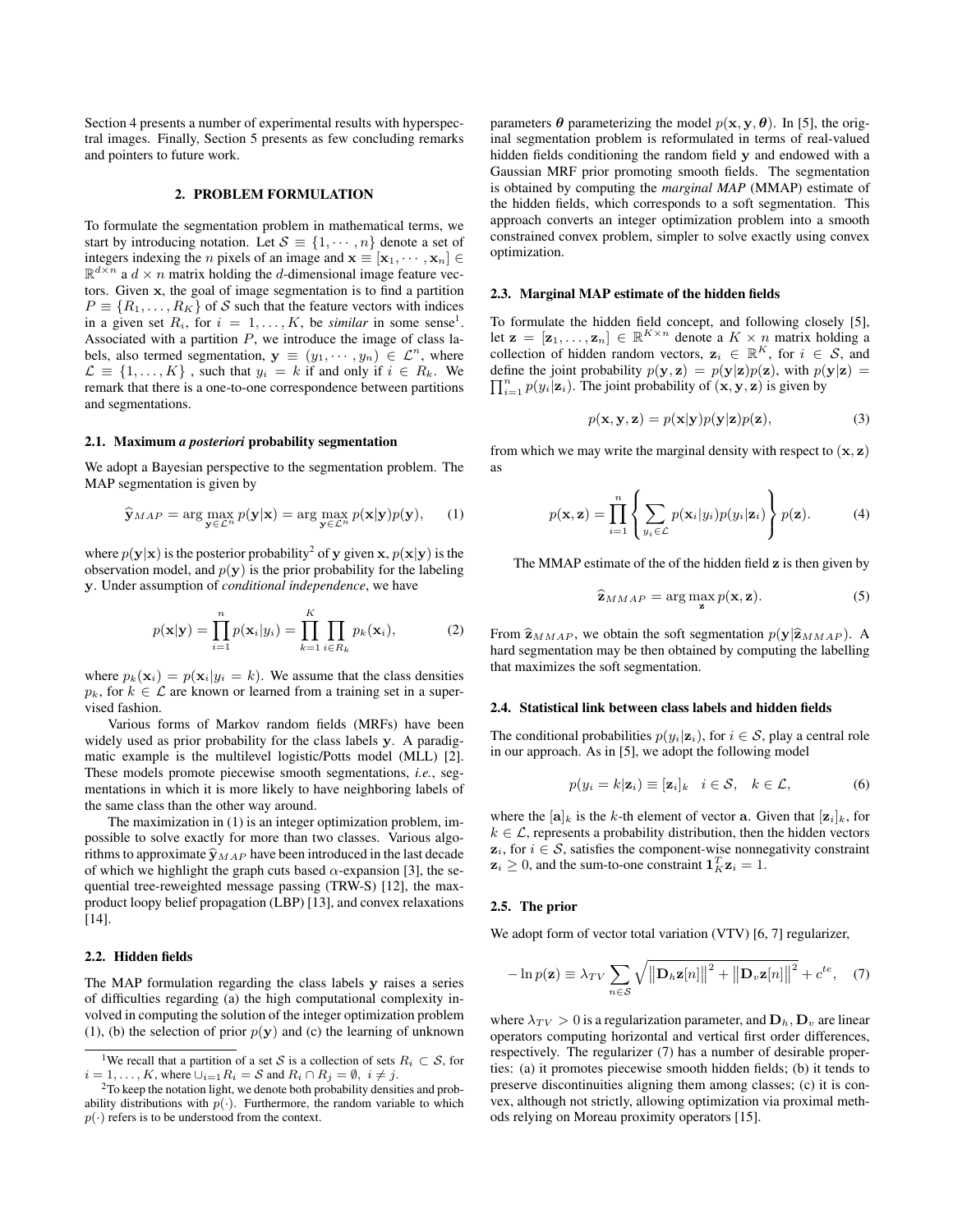## 3. OPTIMIZATION ALGORITHM

Considering the model (6) and the prior (7), we may write the MMAP estimation of z as

$$
\widehat{\mathbf{z}}_{MMAP} = \arg \min_{\mathbf{z} \in \mathbb{R}^{K \times n}} \sum_{i=1}^{n} -\ln (\mathbf{p}_{i}^{T} \mathbf{z}_{i}) + \n+ \lambda_{TV} \sum_{n \in S} \sqrt{\|\mathbf{D}_{h}\mathbf{z}[n]\|^{2} + \|\mathbf{D}_{v}\mathbf{z}[n]\|^{2}} \qquad (8)
$$
\nsubject to:  $\mathbf{z} \geq 0$ ,  $\mathbf{1}_{K}^{T} \mathbf{z} = \mathbf{1}_{n}^{T}$ ,

where  $\mathbf{p}_i \equiv [p(\mathbf{x}_i|y_i = 1), \dots, p(\mathbf{x}_i|y_i = K)]^T$  and it was assumed that  $\mathbf{p}_i^T \mathbf{z}_i > 0$  for  $\mathbf{z}_i$  in the feasible set. As the Hessian matrix of  $-\ln(\mathbf{p}_i^T \mathbf{z}_i)$  is a semipositive definite matrix, (8) is convex. In this section, we develop an instance of the Split Augmented Lagrangian Shrinkage (SALSA) methodology introduced in [10] to compute  $\hat{\mathbf{z}}_{MMAP}$ . We start by rewriting the optimization (8),

$$
\min_{\mathbf{z}\in\mathbb{R}^{K\times n}}\ \sum_{i=1}^{4}g_i(\mathbf{H}_i\mathbf{z}),\tag{9}
$$

where  $g_i$ , for  $i = 1, \ldots, 4$ , denote, closed, proper, and convex functions, and  $H_i$ , for  $i = 1, \ldots, 4$ , denote linear operators. The particular definitions of these entities for our problem are as follows:

$$
\mathbf{H}_1 = \mathbf{I}, \ \mathbf{H}_2 = \begin{pmatrix} \mathbf{D}_h \\ \mathbf{D}_v \end{pmatrix}, \ \mathbf{H}_3 = \mathbf{I}, \ \mathbf{H}_4 = \mathbf{I},
$$
  
\n
$$
g_1(\boldsymbol{\xi}) = \sum_{n \in \mathcal{S}} - \ln \left( \mathbf{p}_n^T \boldsymbol{\xi}_n \right)_+,
$$
  
\n
$$
g_2(\boldsymbol{\xi}) = \lambda_{TV} \sum_{n \in \mathcal{S}} \sqrt{\|\boldsymbol{\xi}^h[n]\|^2 + \|\boldsymbol{\xi}^v[n]\|^2},
$$
  
\n
$$
g_3(\boldsymbol{\xi}) = \iota_+(\boldsymbol{\xi}), g_4(\boldsymbol{\xi}) = \iota_1(\mathbf{1}_K^T \boldsymbol{\xi}),
$$
\n(10)

where I denotes the identity operator,  $\xi$  are dummy variables whose dimensions depend on the functions  $q_i$ , for  $i = 1, 2, 3, 4, (x)_+$  is the positive part of x, and ln(0)  $\equiv +\infty$ . The function  $\iota_+$  denotes the indicator in the set in  $\mathbb{R}_+^{K \times n}$ , *i.e.*,  $\iota_+(\xi) = 0$  if  $\xi \in \mathbb{R}_+^{K \times n}$  and  $\iota_+(\xi) = \infty$  otherwise. By the same token  $\iota_1(\xi)$  is the indicator in the set  $\{1_n\}$ .

We now introduce the variable splitting  $u_i = H_i z$ , for  $i =$ 1, 2, 3, 4, in (9) and convert the original optimization into the equivalent constrained form

$$
\min_{\mathbf{u}, \mathbf{z}} \sum_{i=1}^{4} g_i(\mathbf{u}_i) \quad \text{subject to} \quad \mathbf{u} = \mathbf{Gz}, \tag{11}
$$

where  $G : \mathbb{R}^{K \times n} \mapsto \mathbb{R}^{5K \times n}$  is the linear operator obtained by columnwise stacking the operators  $H_1$ ,  $H_2$ ,  $H_3$ , and  $H_4$ .

The next step consists in applying the SALSA methodology [10] to (11). SALSA is essentially an instance of the alternating method of multipliers (ADMM) designed to optimize sums of an arbitrary number of convex terms. Solving (11), becomes equivalent to solving the following decoupled problem

$$
\mathbf{z}^{k+1} = \qquad \qquad \arg\min_{\mathbf{z}} \left\| \mathbf{Gz} - \mathbf{u}^k - \mathbf{d}^k \right\|_F^2, \qquad (12)
$$

$$
\mathbf{u}^{k+1} = \arg\min_{\mathbf{u}} f(\mathbf{u}) + \frac{\mu}{2} \left\| \mathbf{G} \mathbf{z}^{k+1} - \mathbf{u} - \mathbf{d}^k \right\|_F^2, \quad (13)
$$

$$
k+1 = \mathbf{d}^k - [\mathbf{G}\mathbf{z}^{k+1} - \mathbf{u}^{k+1}], \quad (14)
$$

with d denoting the scaled Lagrange multipliers. Solving the quadratic optimization problem is dominated by computing independent cyclic convolutions on each image of z (corresponding

d

to the VTV prior), which can be efficiently done in the frequency domain using the fast Fourier transform (FFT) with  $O(Kn \ln n)$ complexity. A distinctive feature of SALSA is that optimization with respect to u is decoupled into optimization problems with respect to the blocks  $\mathbf{u}_i$ , for  $i = 1, 2, 3, 4$ , whose solutions are the so-called Moreau proximity operators (MPOs) [15] for the respective convex functions  $g_i$ , for  $i = 1, 2, 3, 4$ . Solving for  $\mathbf{u}_i$  can be done efficiently by computing the proximity operators for  $q_i$ , which have a closed form (finding a root for  $q_1$ , soft thresholding for  $q_2$ , projection on positive orthant for  $g_3$ , and projection on a simplex  $g_4$ ), corresponding to a  $O(Kn)$  complexity.

We term the resulting algorithm Segmentation via Augmented Lagrangian Shrinkage Algorithm (SegSALSA). SegSALSA converges for any  $\mu > 0$ , having a complexity of  $O(Kn \ln n)$ . Regarding the stopping criterion, we impose that the primal and dual residuals be smaller than a given threshold.We have observed, that a fixed number of iterations of the order of 200 provides excellent results.

## 4. RESULTS

We use the SegSALSA algorithm to classify the ROSIS Pavia scene (Fig. 1). This hyperspectral image was acquired by the ROSIS optical sensor on the University of Pavia, Italy. It is a  $610 \times 340$  image with a spatial resolution of  $1.3m/p$ ixel, and 103 spectral bands. The image contains nine exclusive land-cover classes, with the accuracy of the classification being measured on those nine classes. The class models are learned using the LORSAL algorithm [16]. We run the SegSALSA algorithm for four training sets of different dimensions (20, 40, 200, and 500 samples per class randomly selected). The accuracy is computed from 10 Monte Carlo runs. We present in Table 1 the overall accuracy and average accuracy. The value of overall accuracy =  $96.23\% \pm 0.65\%$  obtained with 200 samples per class is considered state-of-the-art [1].

Table 1. Accuracy on ROSIS Pavia scene after 10 Monte-Carlo runs with varying training set size.

| Training samples<br>per class | Overall accuracy   | Average accuracy   |
|-------------------------------|--------------------|--------------------|
| 20                            | $89.10\% \pm 3.67$ | $91.48\% \pm 2.51$ |
| 40                            | $92.85\% \pm 2.27$ | $93.15\% \pm 1.01$ |
| 200                           | $96.23\% \pm 0.65$ | $94.96\% \pm 0.53$ |
| 500                           | $97.19\% + 0.52$   | $95.77\% \pm 0.51$ |

## 5. CONCLUDING REMARKS

In this paper, we introduce a new approach to supervised image segmentation that avoids the discrete nature of problem present in many formulations. This is achieved by leveraging on the "hidden Markov measure field" introduced by [5] in 2003. The proposed approach relies on four main ingredients: (a) formulating the image segmentation in the Bayesian framework; (b) introducing a hidden set of real-valued random fields determining the probability of a given partition; (c) adopting an form of isotropic vector total variation; and (d) introducing the Segmentation via the Constrained Split Augmented Lagrangian Shrinkage Algorithm (SegSALSA) to effectively solve the convex program which constitutes the marginal MAP inference